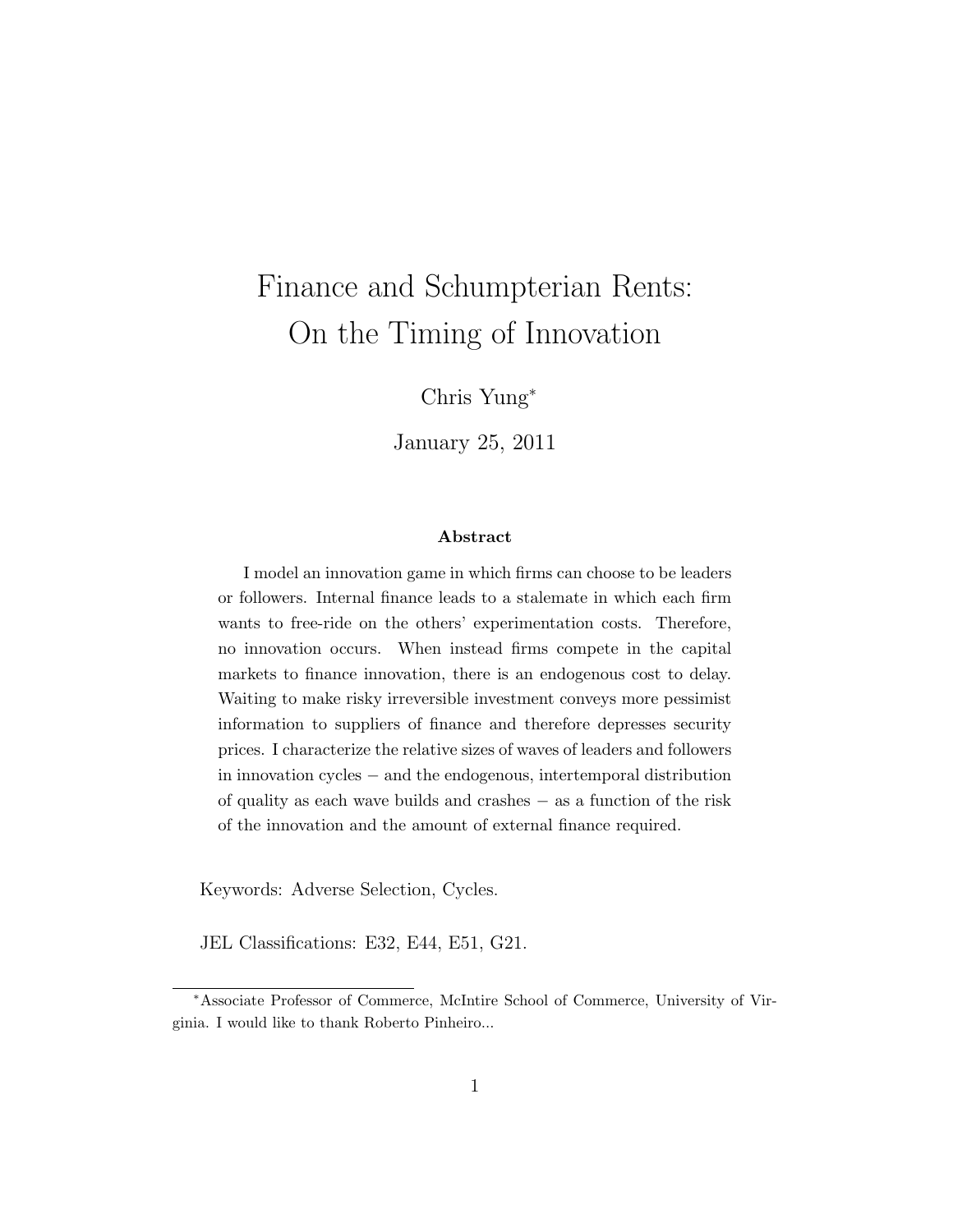#### 1 Introduction

Schumpeter (1912) characterizes innovation as occuring in discrete bursts of "creative destruction." In particular, the manner is which business is conducted has periods of relative stability, only to be episodically disrupted by innovators − Unternehmergeist, as Schumpeter called them, or "wild spirits" − who conjure up new, creative ways to combine existing resources. These novel combinations threaten the status quo and rapidly advance social welfare as businesses adjust to the new paradigms.

In the above story, the incentives to innovate are left essentially unmodeled. This may be without loss of generality in some cases. For example, if someone happens upon a brilliant commercial idea by sheer luck, he may need little incentive to get the idea financed and implemented.<sup>1</sup>

In other cases, however, innovation requires costly and time-consuming experimentation. Is it unclear in these cases that rational individuals have much incentive to bear these costs. Suppose, for example, that experimental outcomes are publicly observable with relatively short lags. Why would anyone bear these costs, if one can instead simply mimic the results of successful pioneers? Without a solution to this problem, no innovation can occur.

The standard solution to this stalemate is to consider innovators with market power, arising either naturally (e.g., monopoly firms ) or by legal construction (e.g., patents).<sup>2</sup> Given a successful innovation, market power

<sup>1</sup>Keynes (1960) likewise offers that this process depends upon "a sufficient supply of individuals of sanguine temperament and constructive impulses." Again the driving force is Unternehmergeist mixed with a dose of luck.

<sup>2</sup>See Loury (1979) and Lee and Wilde (1980) for canonical analyses. Applications include the effect of patents and licensing in a duopoly (Katz and Shapiro, 1985), adoption and imitation as a function of evolving public information about the profitability of the innovation (Jensen, 1982), oligopoly power and the rate of obsolesce of existing technology (Gifford, 1992), optimal regulation of an innovating monopolist (Lewis and Yildirim,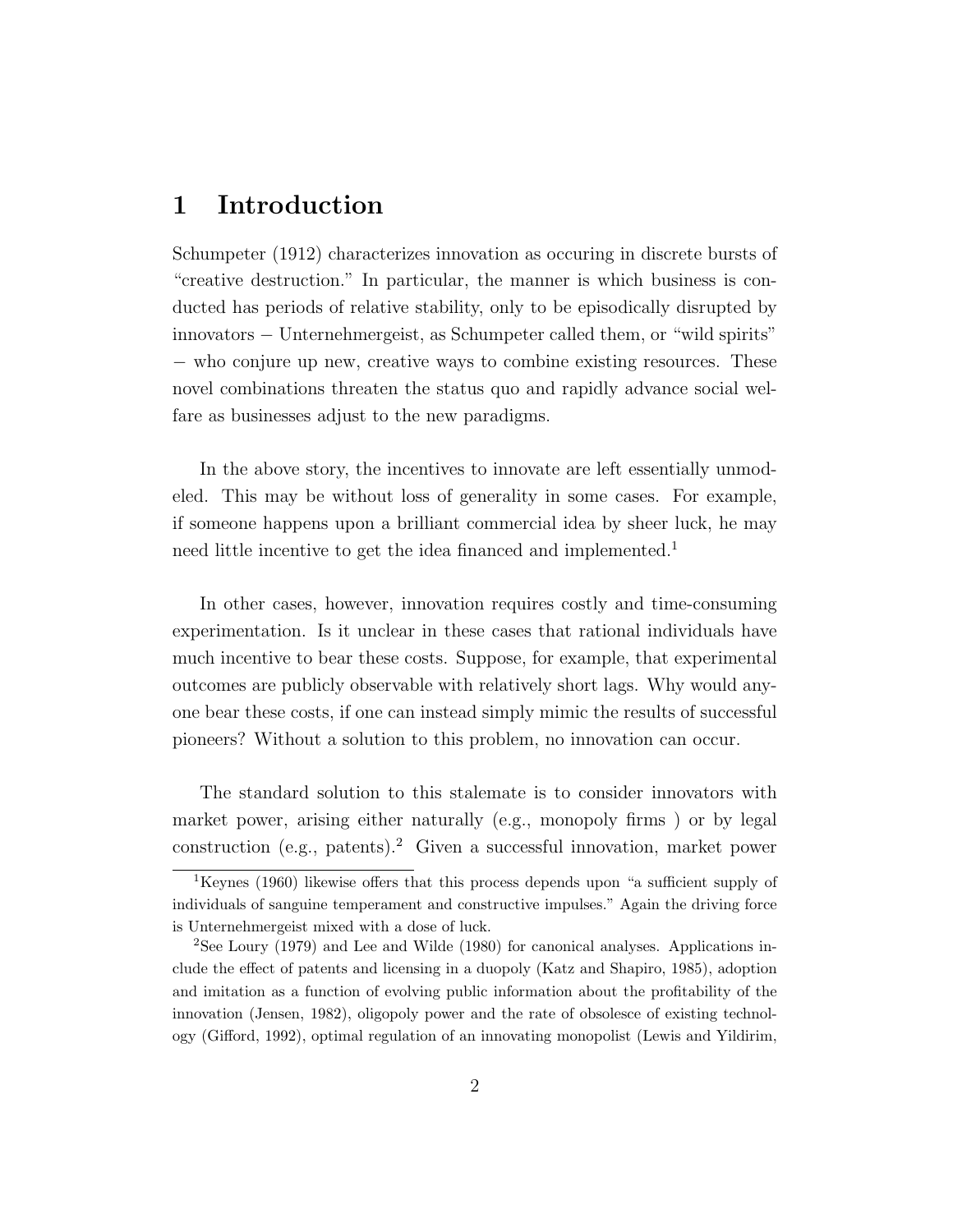enables the pioneer to capture temporary abnormal profits, or *Schumpterian* rents, which erode over time as the technology of their competitors catches up.

In this note I demonstrate that external financing also generates an endogenous benefit to being a pioneer in the innovation game. In effect, external financing creates a type of Schumpterian rent which is quite distinct from those that exist on the product market side. Consequently, reliance on external finance leads agents to innovate more rapidly than had they used internal finance.

Two assumptions drive the results. First, agents are heterogeneous. Payoffs to taking the innovative action are risky, having both a public component (observable and common to all agents) and a private, agent-specific component. This heterogeneity ensures that agents have differential incentive to innovate. Second, I allow that agents may not be able to fully self-finance the research costs. If not, they must obtain external financing, implying that payoffs are shared by the agent and the financier.

These two assumptions interact. Convincing others to supply funds requires convincing them that one's quality is of an acceptable level. As I show, waiting too long to attempt the innovation reveals low quality, and thus there is an endogenous cost to delay. In particular, for a given set of public information, agents obtain better financing terms from innovating early. The tradeoff is that one obtains more accurate public information about by waiting. In effect, hesitation enables agents to "wait out" risk using the information generated by the leaders. Yet the benefit of this delay depends on the agent's quality. The projects of very high quality agents are

<sup>2002), &</sup>quot;natural" lags in imitation (Benoit, 1985), and optimal allocation of property rights between researchers, financiers and customers (Aghion and Tirole, 1994) when the relevant friction is researchers' costly effort. See Kamien and Schwarz (1975) for an excellent review of the earlier literature.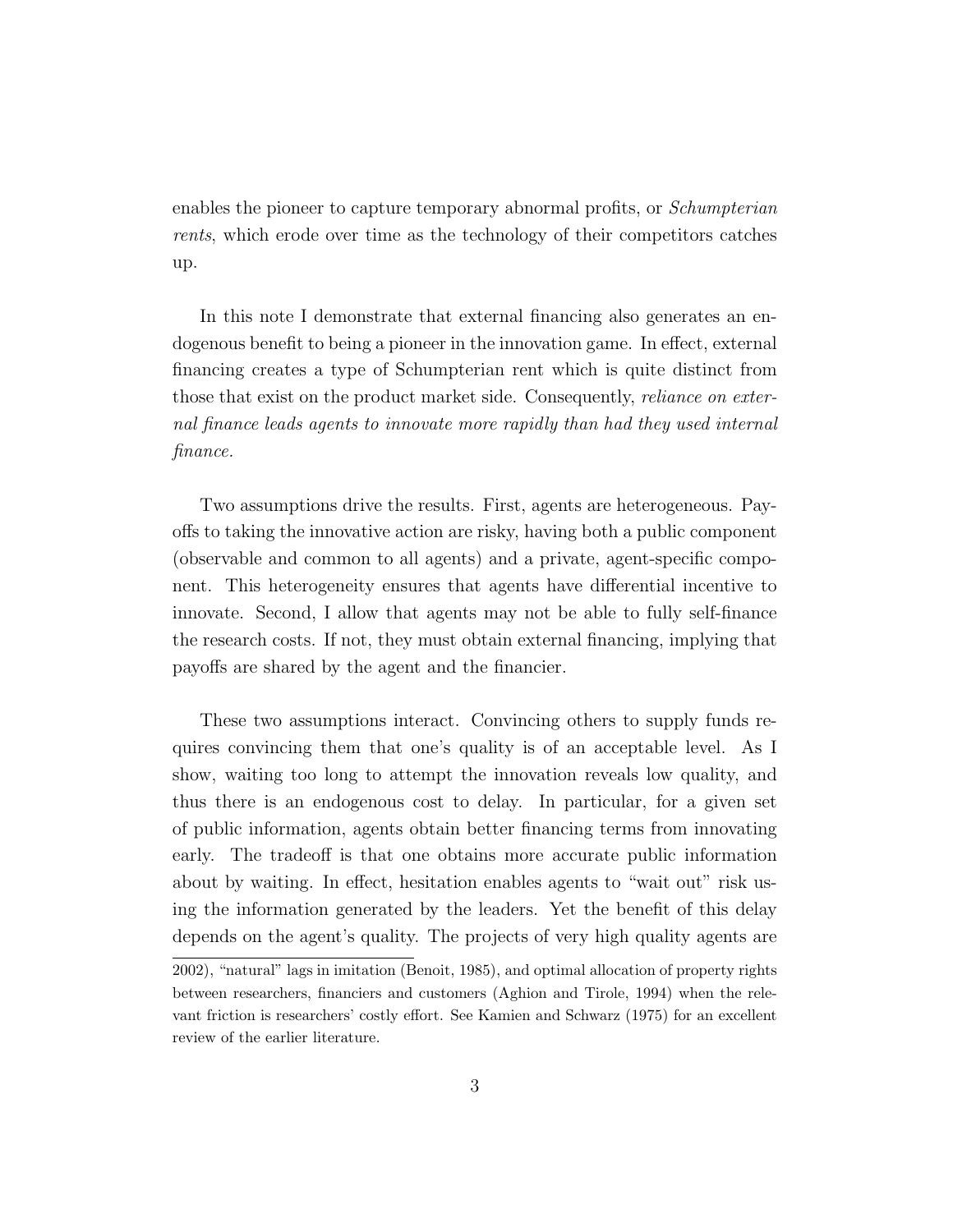valuable under a broader range of information. Hence, information resolution is less critical for them, enabling them to innovate earlier. Thus, in equilibrium, high-quality agents innovate before low-quality agents. In turn, because early financing is associated with attractive security pricing, the adverse selection problem creates a rush among entrepreneurs to innovate first. Thus, we obtain endogenous clustering in which (sometimes large) numbers of agents act simultaneously and before they would have in a first-best world.

The model exhibits a version of Schumpeter's waves, i.e., innovation followed rapidly by imitation. The comparative static results regarding risk have fairly intuitive properties. Suppose the research project is relatively low risk. Then, by definition, the actions of pioneers do not add much information. In that case, firms have relatively little reason to wait for resolution uncertainty, and the majority of firms will choose to enter the market early. Thus, the amount of (early) innovation varies inversely with the risk therein.

The model also illustrates more subtle indirect effects. For example, consider the case described above when many agents rush to enter initial wave. As the initial firms of the highest quality, a large exodus in the first wave implies that firms remaining in the pool are of relatively low quality. Suppliers of finance are aware of this effect and thus pricing becomes worse for firms opting to enter the second wave. In turn, this reduces demand in the second wave. The overall effect of a large first wave therefore is to cause the second wave to be relatively small, and of low quality. Note this effect persists even though the risk has been resolved by the time second-wave entrants make their choice.

#### 1.1 Related Literature

Of the papers cited in footnote 2, perhaps the closest related is Jensen (1982) in which firms make an irreversible decision to adopt a risky new technol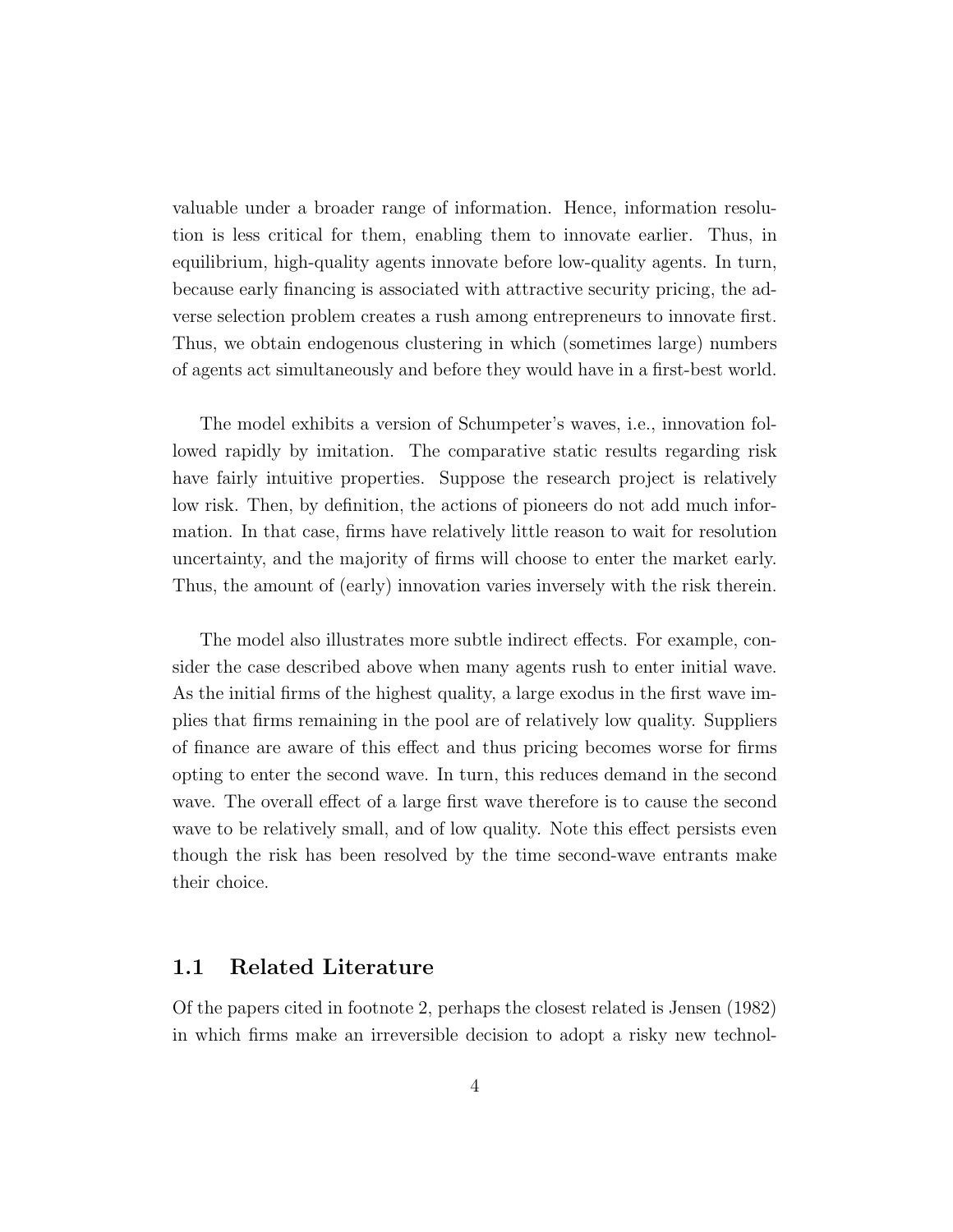ogy.<sup>3</sup> Though the technology is common to all firms, they have different prior beliefs about the payoffs. This decision is modeled as an optimal stopping problem with public information about the payoffs evolving over time, and agents dynamical updating their beliefs via Bayes rule. This model setup is therefore quite similar to the current one. In equilibrium Jensen (1982) obtains an (empirically familiar) S-shaped adoption pattern in which a few pioneers are followed by increasingly rapid imitation, which then tapers off as beliefs converge.

Several features of Jensen's model are echoed here. Yet the cost of delay in Jensen's model is one of pure time value of money, i.e., if the new technology is profitable, one would like to adopt it as early as possible. By contrast, the economic cost in the current model is that delay conveys unfavorable news to outside investors. Consequently internal and external finance have differential impacts on innovation, in particular on the relative size and timing of the waves that occur in equilibrium. Given the amount of innovation that is financed externally, this distinction appears to be empirically relevant.

The role of security issuance waves and their connection to issue prices has also been considered in a growing finance literature on intial public offerings (reviewed in Table 1). A focus in many of these models has been on IPO "underpricing" − defined as the discount that issuers give investors to compensate them for either 1) de novo information production as in Chemmanur (1993) or 2), the winners curse due to asymmetric information across investors as in Rock (1986). These models typically lack either endogenous timing or private information of the selling shareholders, and therefore capture a different set of intuition than developed here.

<sup>3</sup>Aghion and Griffith (2005) review another branch of IO literature based on linear or circular cities. Innovation in that context is defined as firm entry. This notion of innovation is quite different from the one employed here in which an agent performs experiments on a project with uncertain prospects, and the critical decision is whether to do so before other agents.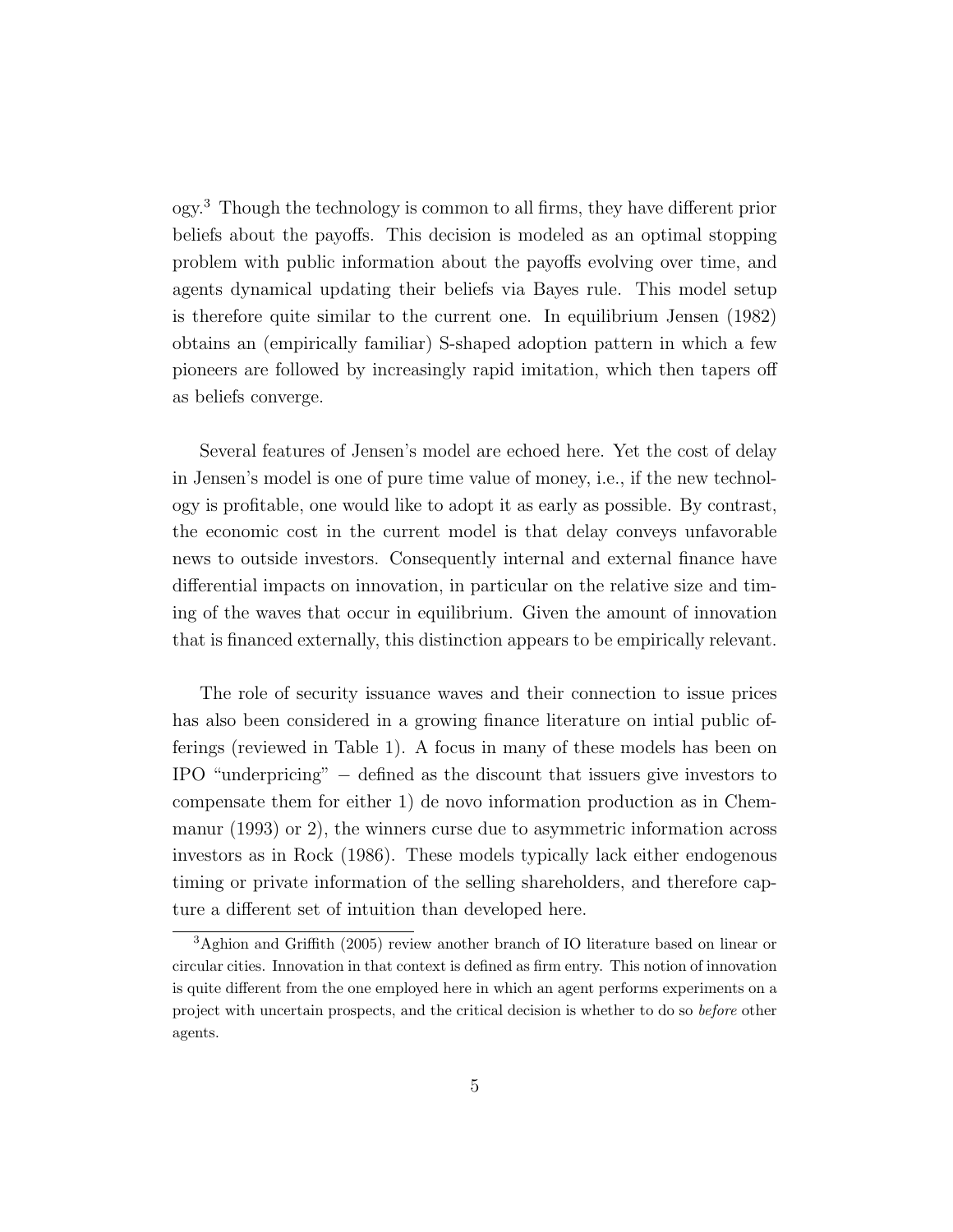#### 2 The Model

Projects have gross returns  $\tilde{X} = iZ$ . The random variable i takes values  $i \in \{0,1\}$  where the probability  $\pi_i = Pr\{i=1\}$  is private information. These success probabilities are uniformly distributed along the interval  $[i_{MIN}, i_{MAX}]$ . The multiplicative factor  $Z \in \mathbb{R}$  is common to all firms. Information arrives about this public variable over time in a process which is described in more detail below. Innovators have capital V to contribute to the project; however, the project also requires another capital contribution of K which must be raised externally.

The proposed equilibrium is of the following form. Agents issue securities in (up to possibly) k different waves. The first wave consists of all agents on the interval  $[i_1, i_{MAX}]$  where the value  $i_1$  is endogenously determined. After this wave is completed, news is revealed about  $Z$ . Indeed, it may be useful to view the signal Z as being generated by the wave itself. For example, a wave of IPOs may stimulate information production among investors in the primary and secondary markets. As an important side effect of this price discovery process, agents that have not yet entered the market are able to extract value-relevant information and tailor their entry/exit decision accordingly.

Sufficiently favorable news regarding Z may then trigger a second wave. The subset of followers will be denoted  $[i_2, i_1]$  for some  $i_2 < i_1$  where  $i_2$  is again determined endogenously. The key feature of the model is that wave 2 commences only if news about Z revealed in wave 1 was better than expected. Otherwise, issuers in the interval  $[i_2, i_1]$  would have had strictly stronger incentive to enter wave 1. By doing so, they would have obtained better pricing since 1) the market would have imputed higher quality to them, and 2) news about Z was at that time more favorable.

As will be shown, these waves can then continue for as long as news about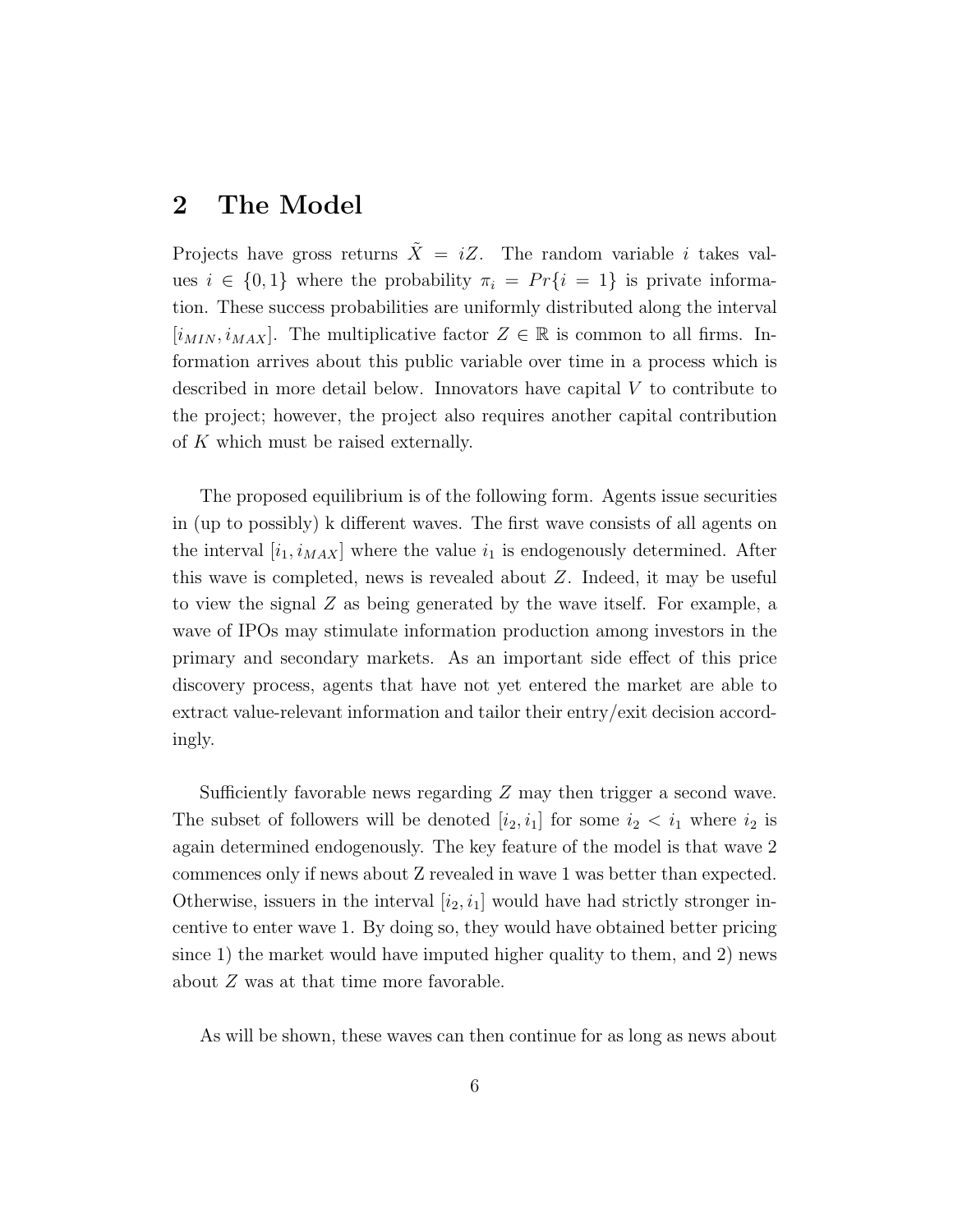Z continues to be better than expected. For example, in the context of Z being summarized by a coin flip (where heads indicates a first-order stochastic improvement to all firms) waves will continue for as long as the coin continues to generate heads. Upon the first occurence of tails, waves discontinue.<sup>4</sup> Thus, waves in this model always build up and then subsequently crash. In particular, there is overinvestment with probably one: entrants in the final wave find their projects to be negative net present value conditional on the terminating coin flip (tails).

### 2.1 Information about  $\tilde{Z}$

Assume that Z is gradually revealed by a succession of coin flips. Each successive coin flip reveals information about Z as follows.

$$
Pr(Heads on flip j \mid Z = 0) = e_1^j
$$
  

$$
Pr(Heads on flip j \mid Z = 1) = 1 - e_2^j
$$

Thus, subscripts here indicate type I and type II errors respectively. Note that this setup admits time-varying errors. For example, there may exist times with significant information arrivial (e.g., both  $e_1^j$  $i_1$  and  $e_1^j$  $_1^j$  are low) and other times during which relatively little information arrives. Define  $Z(N + 1) = Pr(Z = 1|N \, straight \, heads)$ . By Bayes rule, we have

$$
Z(N + 1) = \frac{p \prod (1 - e_2^1)...(1 - e_2^N)}{p \prod (1 - e_2^1)...(1 - e_2^N) + (1 - p) \prod e_1^1...e_1^N}
$$

where p denotes the unconditional probability that  $Z = 1$ .

Clearly,  $Z(N)$  is increasing for all N. Let J be the first time for which  $e_1^J = 0$  if such a J exists. In that case,  $Z(J) = 1$ . Consequently there will

<sup>&</sup>lt;sup>4</sup>It is assumed that without new entry, no signal is generated: one cannot observe the outcome of previous agents' innovations if there are no previous agents.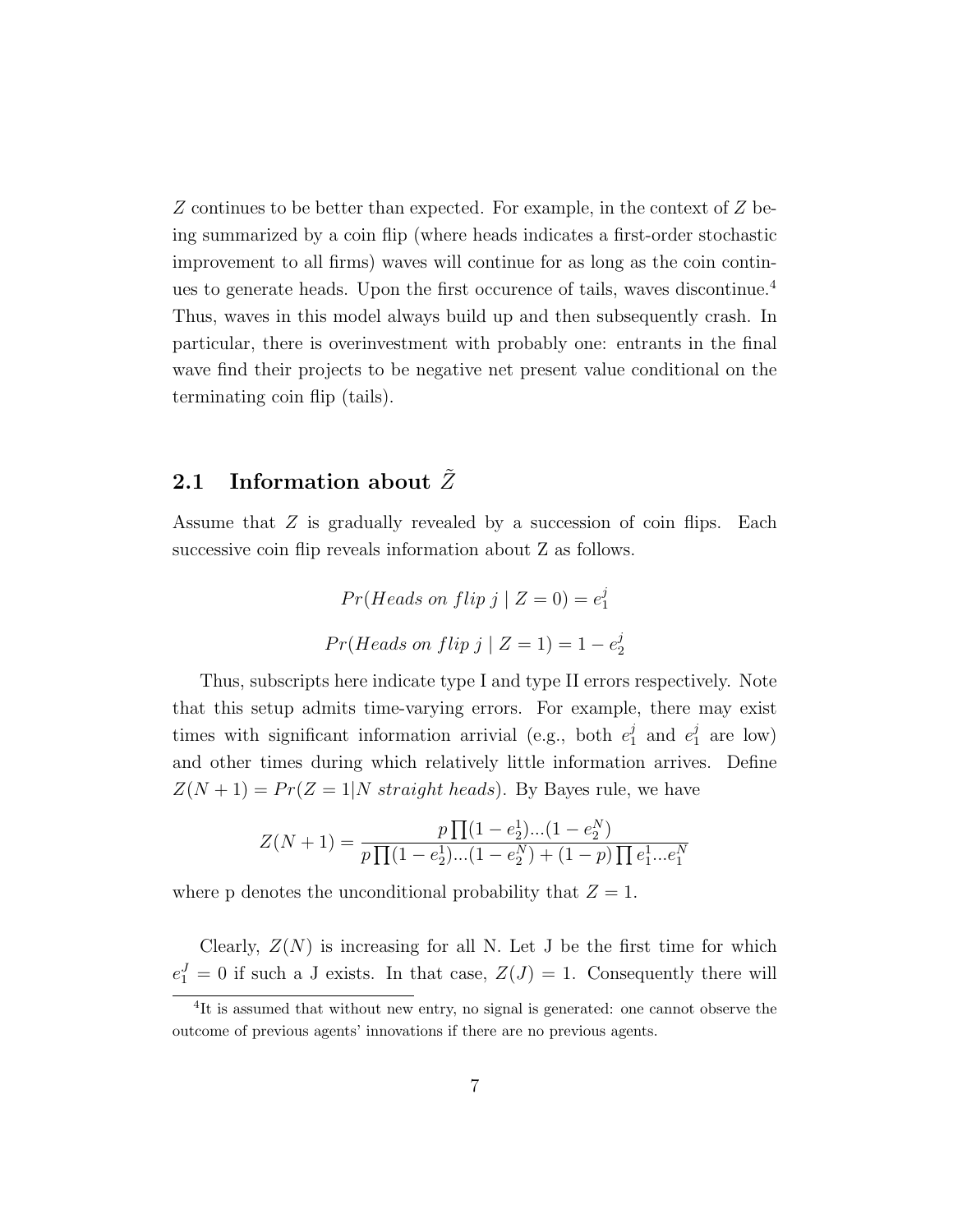never be more than J coin flips, as all information is known about Z by this time. If instead no such J exists then we denote  $J = \infty$ , and coin flips may continue indefinitely.

Define  $p_j$  as the probability of a heads at time j conditional on observing  $(j-1)$  previous heads.  $p_j$  is completely determined by the primitive variables  ${e_1^j}$  $j, e_2^j\}.$ 

Let  $\alpha_i$  be the equity stake demanded by investors in wave i. This value will be endogenously determined. The condition for the marginal (lowestquality) agent in the ith wave follows.

$$
(1 - \alpha_i)Z(i)\pi_i = p_i(1 - \alpha_{i+1})Z(i+1)\pi_i + (1 - p_i)V
$$
\n(1)

The left side is the expected profit from entering the ith wave, i.e, after having observed (i-1) heads. On the right side, the first term reflects the probability that an  $(i+1)$ st wave will occur times the expected payoff in that event. The last term on the right-side reflects the outcome if the agent intends to waits for  $(i+1)$ st wave, only to find this wave never occurs because the coin flip at time i shows tails.

The participation constraint of investors in the ith wave is

$$
\alpha_i Z_i \left( \frac{\pi_i + \pi_{i+1}}{2} \right) = K \tag{2}
$$

The equilibrium variables  $\{\pi_i, \alpha_i\}$  can then be obtained by solving the system of 2J linear equations given by  $\{(1),(2)\}$  for  $i \in \{1,...,J\}$ .

#### 2.2 A More Specialized Example

We specialize the previous example by assuming that  $e_1^1 = e_2^1 = 0$ , so that Z is revealed with certainty after the first wave. Agents then fall into one of three categories: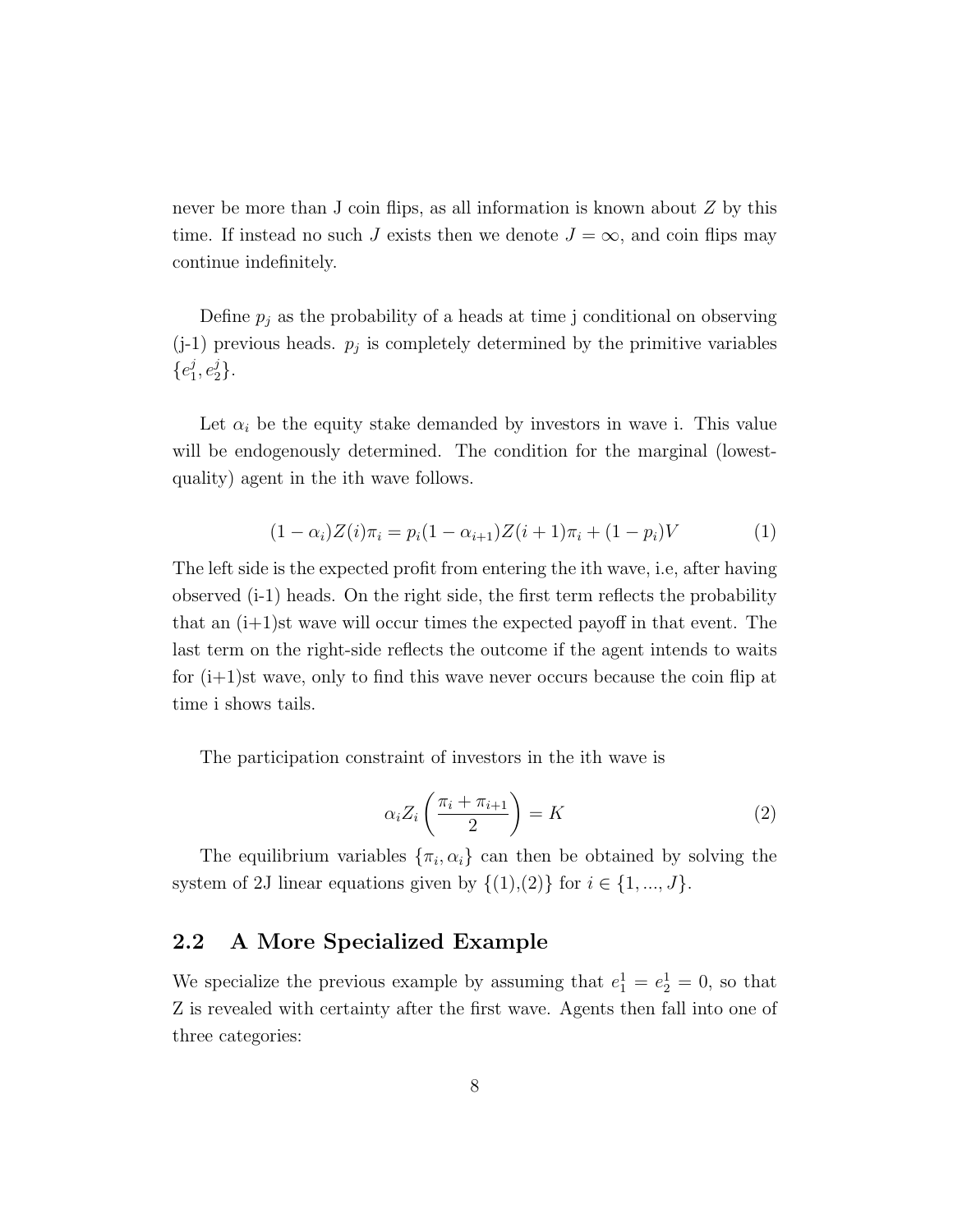- First Wave: enter the market before Z is revealed, i.e., agents along the interval  $[\pi_1, 1]$ .
- Second Wave: enter only if Z=1, i.e., agents along the interval  $[\pi_2, \pi_1]$ .
- Abstain: do not enter the market regardless of Z's value, i.e., agents along the interval  $[0, \pi_2]$ .

Analogous to (1), the cutoffs  $\pi_1$  and  $\pi_2$  are determined by the following equations.

$$
p(1 - \alpha_1)\pi_1 = p(1 - \alpha_2)\pi_1 + (1 - p)V \tag{3}
$$

$$
(1 - \alpha_2)\pi_2 = V \tag{4}
$$

where p is the unconditional probability that  $Z = 1$ .

The left side of (3) is the payoff from entering in the first wave, before the coin flip. With probability  $(1-p)$  the subsequent coin flip reveals  $Z=0$  and so the payoff is zero. With probability p instead the coin flip reveals  $Z=1$ . In this state the payoff is the agent's residual claim  $1 - \alpha_1$  times his quality  $\pi_i$ . The right side of (3) represents the payoff from waiting, and entering the second wave which occurs *only* if the coin flip is heads.

Note that  $p$  is absent from equation (4). This is because if a second wave occurs, then  $Z=1$  for sure. The agent's payoff is simply their residual claim  $1 - \alpha_2$  times their (privately-known) quality. This cutoff  $\pi_2$  is defined as the agent who is just indifferent between issuing and exiting the market.

Solving  $\{(3),(4)\}\$ for  $\{\pi_1,\pi_2\}$  we obtain:

$$
\pi_1 = \frac{(1-p)V}{p(\alpha_2 - \alpha_1)}\tag{5}
$$

$$
\pi_2 = \frac{V}{1 - \alpha_2} \tag{6}
$$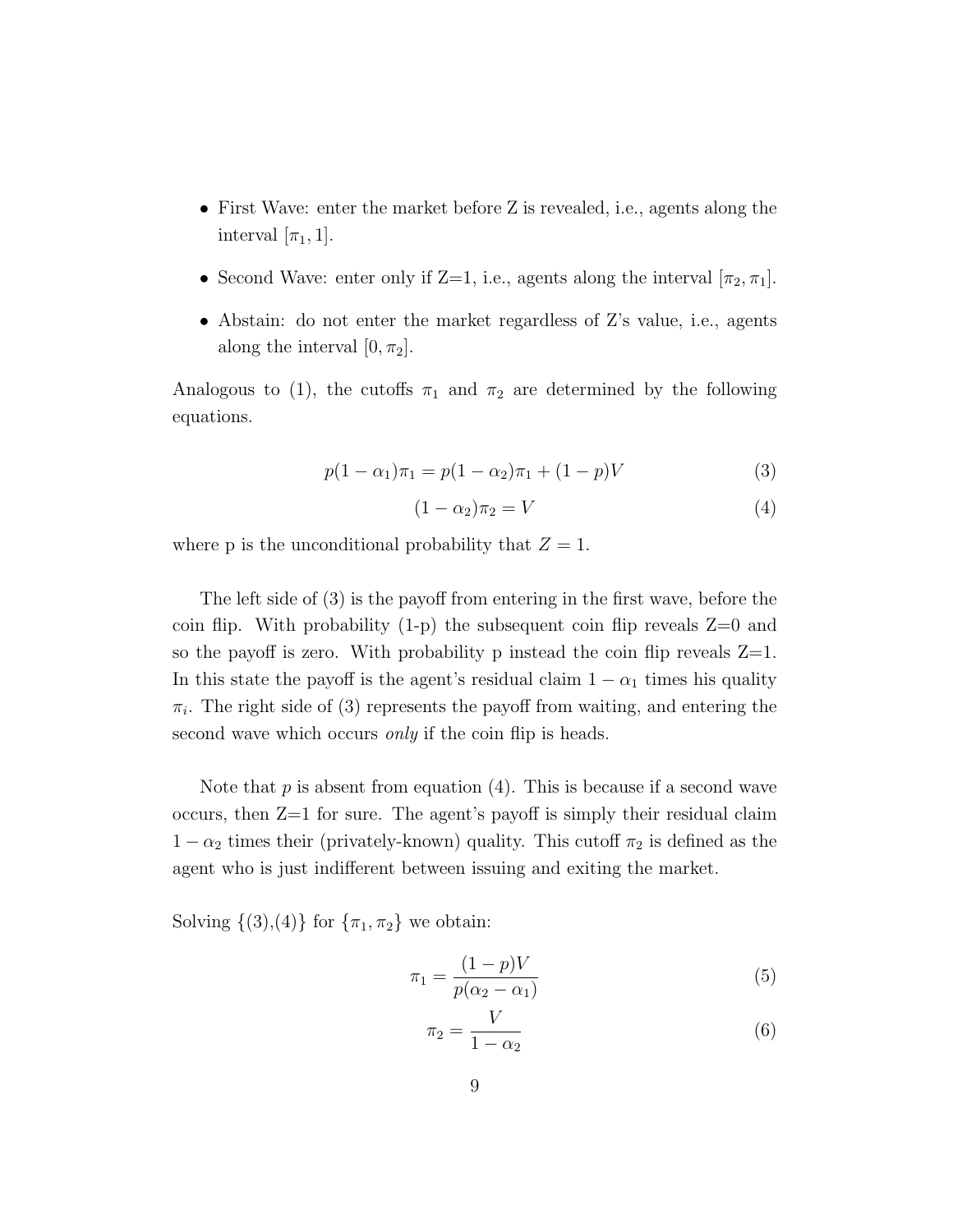Several inequalities are needed to prevent the outcome from being degenerate. We need the following condition:

$$
\underbrace{\frac{V}{1-\alpha_2}}_{\pi_2} < \underbrace{\frac{(1-p)V}{p(\alpha_2-\alpha_1)}}_{\pi_1} < 1
$$

The above equation emphasizes that the market must impose an adverse selection discount on issuers that wait until the second wave (i.e.,  $\alpha_2 > \alpha_1$ ). Without such a discount,  $\pi_1 > 1$ . Waves would then fail to start because every agent would wait until the second round. Without any leaders, and we arrive back at the stalemate discussed in the introduction.

To complete the description of the equilibrium, we now endogenize  $\alpha_i$ . The participation constraints of investors define the equity stakes demanded:

$$
\alpha_1 \left( \frac{\pi_1 + 1}{2} \right) p = K \qquad \qquad \text{First Wave} \tag{7}
$$

$$
\alpha_2 \left( \frac{\pi_1 + \pi_2}{2} \right) = K
$$
 Second Wave (8)

The equilbrium  $\{\pi_1, \pi_2, \alpha_1, \alpha_2\}$  is then determined by the four equation system (5)-(8). With some substitution, it can be simplified to the following two equation, two unknown system.

$$
\pi_1 = \frac{V(1-p)(\pi_1 + \pi_2)(\pi_1 + 1)}{2K[p - \pi_1(1-p) - \pi_2]}
$$
\n(9)

$$
\pi_2 = \frac{V(\pi_1 + \pi_2)}{\pi_1 + \pi_2 - 2K} \tag{10}
$$

**Theorem 1 (Comparative Statics for p)** The solution  $\{\pi_1, \pi_2\}$  to the system  $\{(9), 10\}$  has the following properties.

a)  $\frac{\partial \pi_1}{\partial p} < 0$ b)  $\frac{\partial \pi_2}{\partial p} > 0$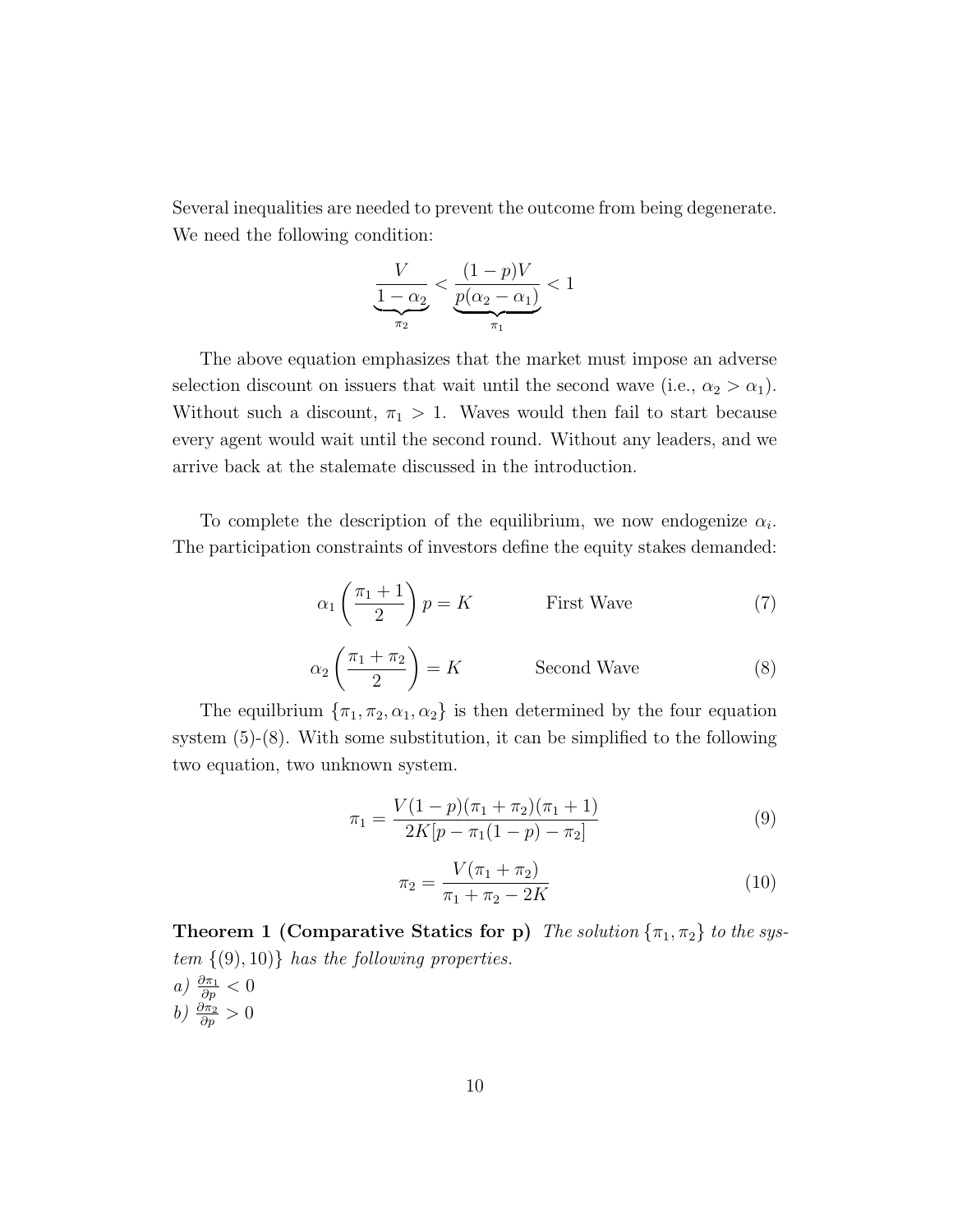The result in Theorem 1a is intuitive. When less risk is resolved by leaders actions (i.e., high p), there is less to be gained by taking a wait-and-see approach. Thus agents tend to enter the first waves in order to avoid being indentified as low-quality. Thus, high p is associated with large first waves.

Theorem 1b is somewhat more subtle. There is no direct dependence of  $\pi_2$  on p in equation (10). In particular, by the time wave 2 occurs (if at all) the probability p is no longer directly relevant. Once it has been publicly revealed that  $Z=1$ , the ex-ante probabilities of this state are sunk. Yet there is an important sense in which history matters in this scenario because of the following indirect effect. As p rises,  $\pi_1$  falls and more agents choose to enter the first wave. Consequently, the quality of agents remaining in the second pool drops. Thus when p is high, there is a strong adverse selection effect from being identified as a second wave agent. This adverse selection effect worsens pricing in the second wave, causing  $\pi_2$  to rise.

Theorem 1 implies that high p is associated with a large first wave and small second wave. Low p is associated with the opposite. These comparative static results on wave sizes are important for subsequent results.

**Theorem 2 (Comparative Statics for V)** The solution  $\{\pi_1, \pi_2\}$  has the following properties.

a)  $\frac{\partial \pi_1}{\partial V} > 0$ b)  $\frac{\partial \pi_2}{\partial V}$  is ambiguous. When p is high,  $\frac{\partial \pi_2}{\partial V} > 0$ . When p is low,  $\frac{\partial \pi_2}{\partial V} < 0$ 

The intuition for Theorem 2a is straightforward. As V rises, the net present value of projects falls and therefore fewer agents enter the first wave.

Theorem 2b is somewhat more subtle. The direct effect of a rise in V, as in the first wave, is to reduces agents' incentives to seek financing in general.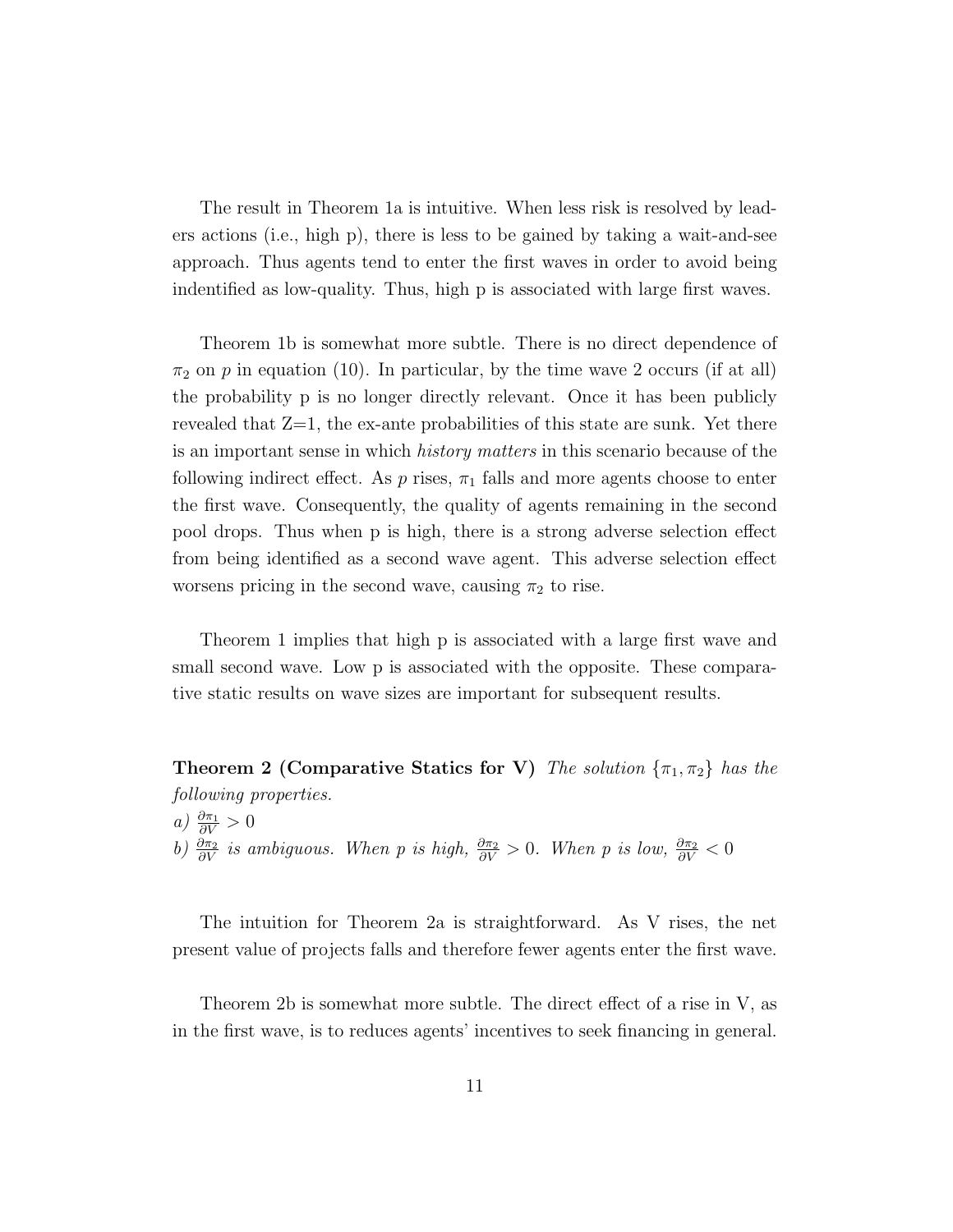The indirect effect is that, as V rises, there is less of an adverse selection impact of waiting until the signal Z is revealed. In other words, the average quality of the second wave rises and the market doesn't "punish" issuers for waiting. In contrast to the direct effect, this effect tends to reduce  $\pi_2$ .

Which effect dominates? When p is low, there are low expectations for the possibility of a second wave. If, however, the market is pleasantly surprised to see  $Z = 1$ , then it takes a relatively forgiving approach to those agents who waited until the second round. (In effect, their hesitation had more to do with uncertainty about the public signal rather than pessimism about their private signal.) To see this claim mathematically, note that which effect dominates depends on how sensitive the endpoint  $\pi_1$  is to p (i.e., how strong the indirect effect is). Re-writing equation (3) as

$$
p\left(\alpha_2 - \alpha_1\right)\pi_1 = (1 - p)V
$$

reveals that when p is low, the endpoint  $\pi_1$  is highly senstive to V. Thus, the indirect effect is strong and so dominates the direct effect. In that case, the comparative statics  $\pi_1$  and  $\pi_2$  exhibit opposite signs.

Overall, the effect of internal capital is to shrink the size of the first wave but not (necessarily) the second wave. This recalls the intuition of the stalemate discussed in the introduction: *internal capital makes people followers* in risky situations. If one can observe the outcome of others' experiments, it makes more sense to follow than to lead. It is now shown that the comparative statics with respect to K (external capital) tell a different story.

**Theorem 3 (Comparative Statics for K)** The solution  $\{\pi_1, \pi_2\}$  to equations (7) and (8) has the following properties. a)  $\frac{\partial \pi_1}{\partial K}$  is ambiguous. When p is high,  $\frac{\partial \pi_1}{\partial K} < 0$ . When p is low,  $\frac{\partial \pi_1}{\partial K} > 0$ . b)  $\frac{\partial \pi_2}{\partial K} > 0$ .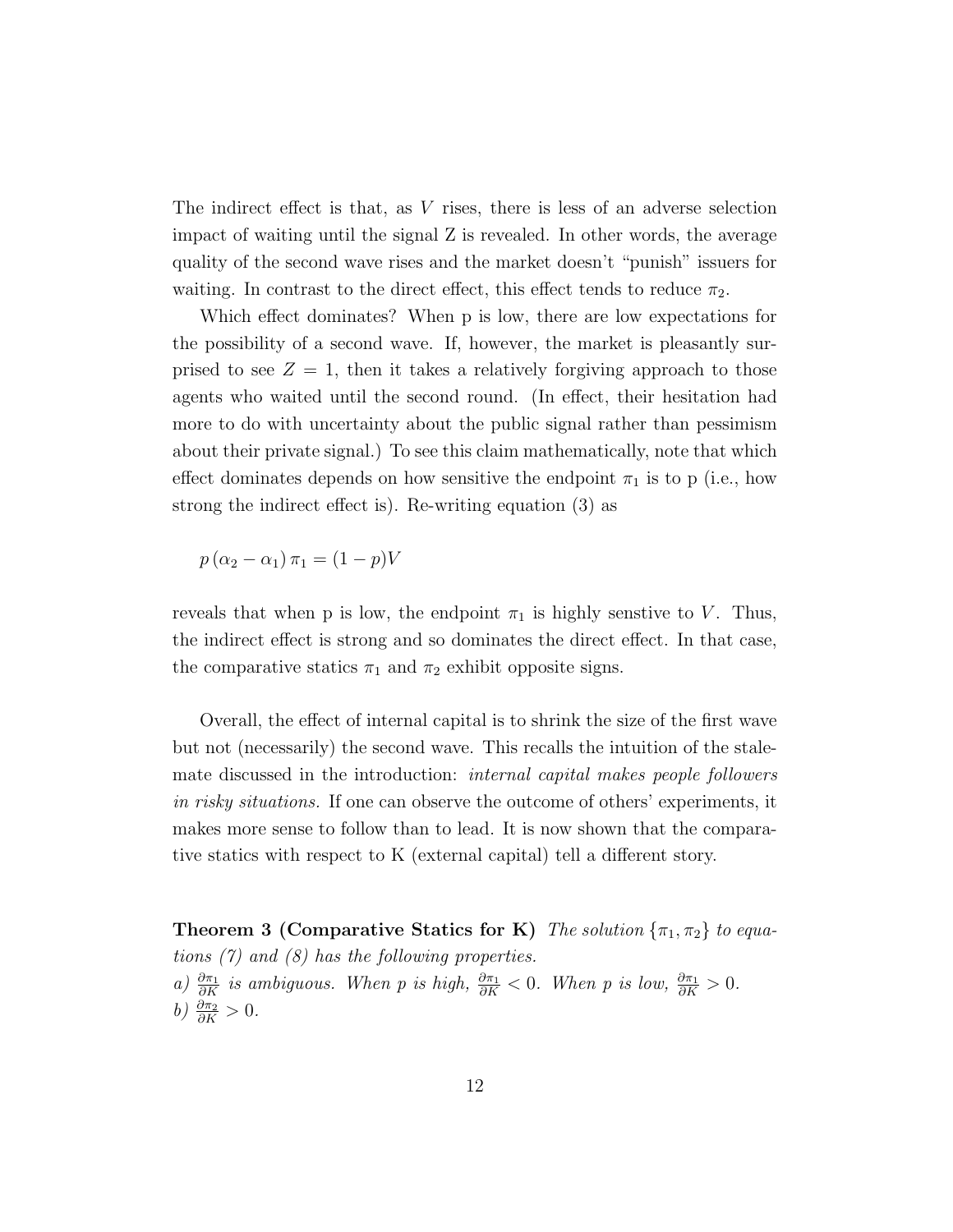Theorems 2 and 3 are highly symmetric. In both cases, an endpoint unambiguously moves upward in respose to an increase in cost, whereas the other endpoint's movement is ambiguous. The explanation for this ambiguity likewise involves discussing tradeoffs between a direct effect (i.e., an increase in costs leads to fewer entrants) and an indirect effect which occurs through a change in the quality of the other wave. In this case, however, the cost K is not borne directly by issuers. Rather it is borne indirectly through  $\alpha_i$ . Thus we investigate its effect by examining equations (7) and (8) rather than  $(5)$  and  $(6)$ .

Clearly, as capital costs rise, the net present value of projects drop and therefore fewer agents seek funding in general. Less obvious is how this shock changes the relative attractiveness of entering wave 1 and wave 2. To examine this question, recall that when p is high in general, agents tend to enter the first wave. This implies that the average quality of agents in the second wave is low. Now, from equations (7) and (8), we see that  $alpha_2$  is quite sensitive to K in these cases much more so than is  $alpha_1$ . Consequently, though an increase in K makes both waves less attractive, it does so disproportionately for wave 2. An increase in K therefore causes an exodus out of wave 2 and into wave 1.

This result constitutes a key piece of intuition: reliance on external capital encourage agents to innovate early.

## 3 Conclusions

This paper develops a dynamic theory of the incentive to innovate, when there are both public and private signals about the returns to innovation.

Internal financing leads to a stalemate in which all agents enter a waiting game, hoping for others to innovate first. This incentive arises because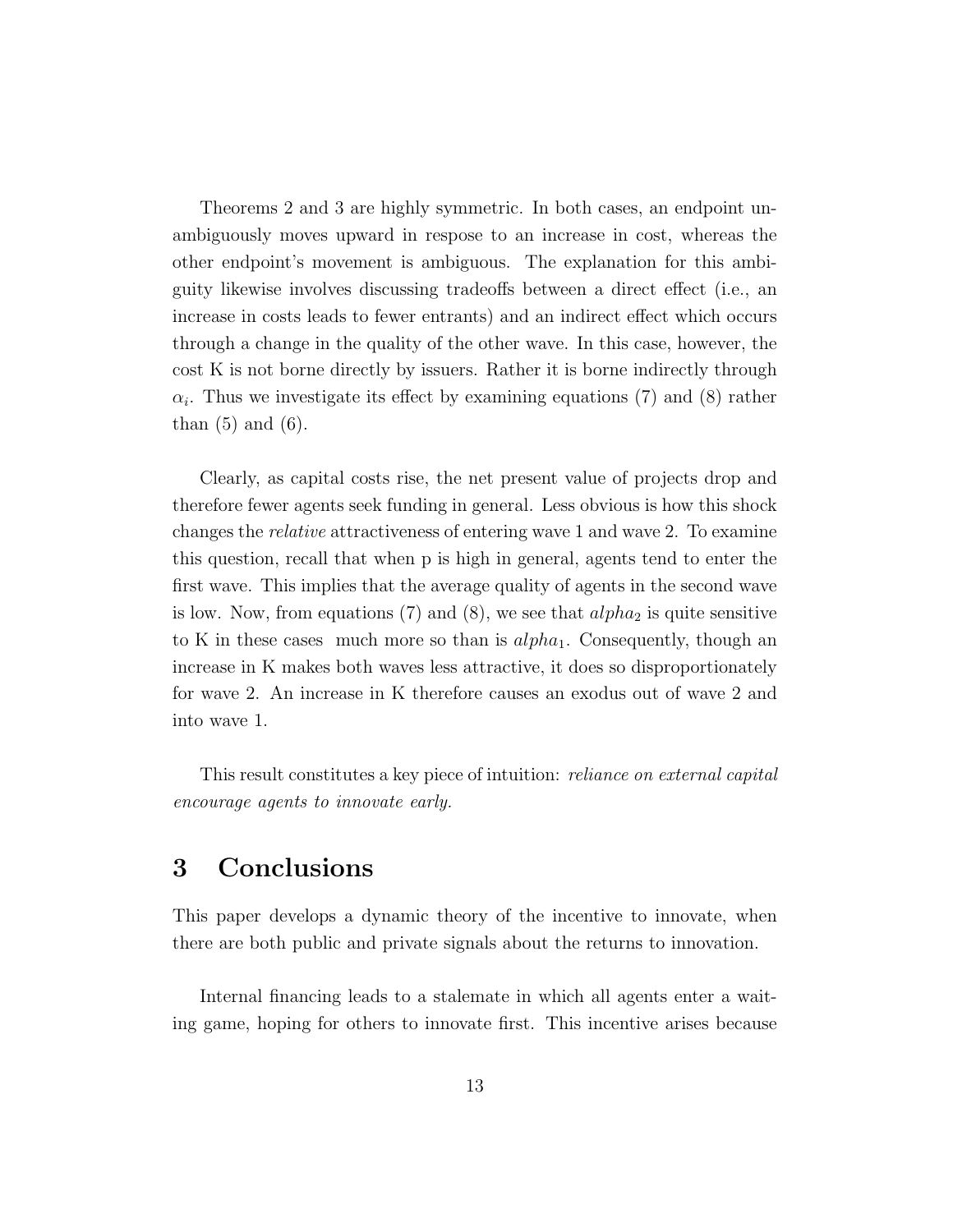information is a public good, and thus waiting allows others to (partially) resolve risk for their own projects. When using external financing, the terms of financing depend upon the investors assessment of the issuers quality. As shown here, this financing game leads to an orderly and predictable process in which firms enter the market in order of their privately-known quality (highest to lowest). This feature creates, in effect, a rush to innovate early as high-quality agents signal their quality and obtaining better financing terms.

The binary payoffs in the paper imply that, without loss of generality, all securities may be described as equity. The intuition would seem to extend in a straightforward manner to address the question of how capital structure affects innovation. In particular, riskless debt functions effectively like internal financing. According to Theorem 3, then, debt would tend to decrease the amount of innovation whereas equity-like securities − more generally, any security which is information-sensitive − would tend to increase innovation. The key property is information-sensistivity because this determines the extent to which the investor cares about the quality of the firm being financed; i.e., the sensitivity of security pricing to firm quality.

As mentioned in the introduction, there is a substantial economics literature examining the connection between innovative activities and the structure of product market competition. The connection between these two is clear: the nature of product market competition  $-$  i.e., a characterization of the competitors' responses − determines the size and duration of Schumpterian rents. To my knowledge, these papers have not considered the role of the source of finance. The model in this paper illustrates the incentive to innovation also depends upons the relative balance of internal and external finance.

In the academic finance literature, it seems to be nearly a folk result that innovative activity is disproportionately a function of small firms reliant on outside finance. For example, Kortum and Lerner (2000) point out that the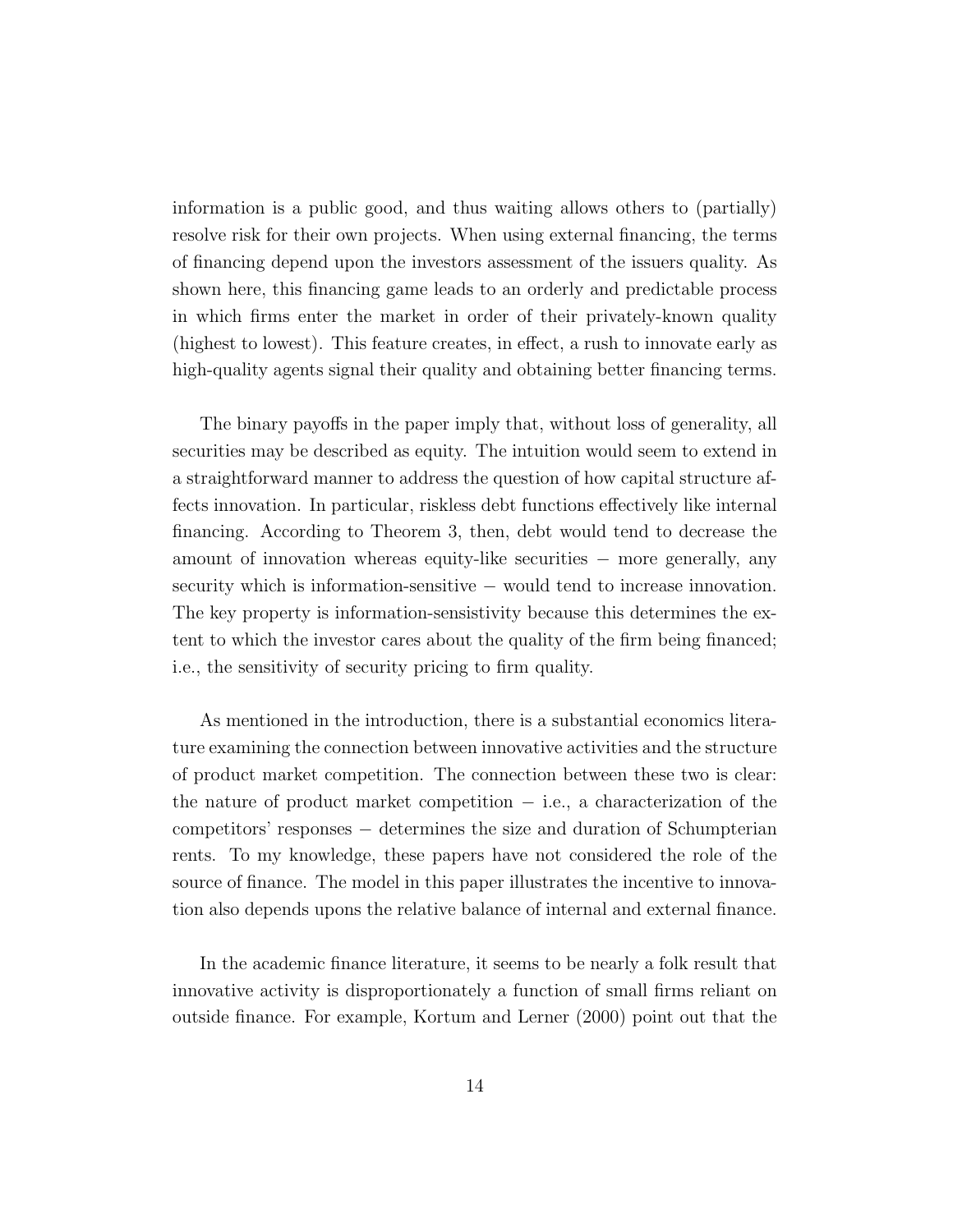ratio of venture capital to total industrial R&D is less than 3%, yet venture capital accounts for 15% of industrial innovations. Results such as these beg the question of causality: are these firms may be innovative because they are small and nimble, with reliance on external financing merely a side effect of their size?

More recent research is instead consistent with a causal connection. Brown, Fazzari and Peterson (2009) find that the 1990s R&D wave was almost entirely driven by seven industries that experienced large influxes of equity capital. Futhermore, most of the shock was due to the behavior of new entrants in the industry (who actually relied on external finance) rather than incumbents, who were presumably more likely to finance their R&D internally. Brown and Peterson (2009) find that in the years following these R&D waves, incumbents tend to lose market share of sales. This finding is consistent with the model's prediction that first-movers are of higher quality.

Lerner, Sorensen and Stromberg (2008) find no decrease in R&D expenditures following private equity LBOs − a time of great pressure for cost-cutting measures. Indeed, they found that the number of influential innovations (as measured by patent citations) significantly increased following the private equity investment. Also consistent with the theme of this paper, Atanassov, Nanda and Seru (2007) find significant increases in innovative activity following arms-length financings, and also find that the innovations are more influential.

It is also worth noting the inconsistency of the latest wave of research with Schumpeter (1942), the theory of innovation that he developed in his later years. Recall that in his original theory, Schumpeter (1912), innovation is attributed to the entrepreneurial spirit "Unternehmergeist." Creative destruction occurs because of visionaries who primarily need brilliance and luck rather than economic incentives. By contrast, Schumpeter (1942) recognizes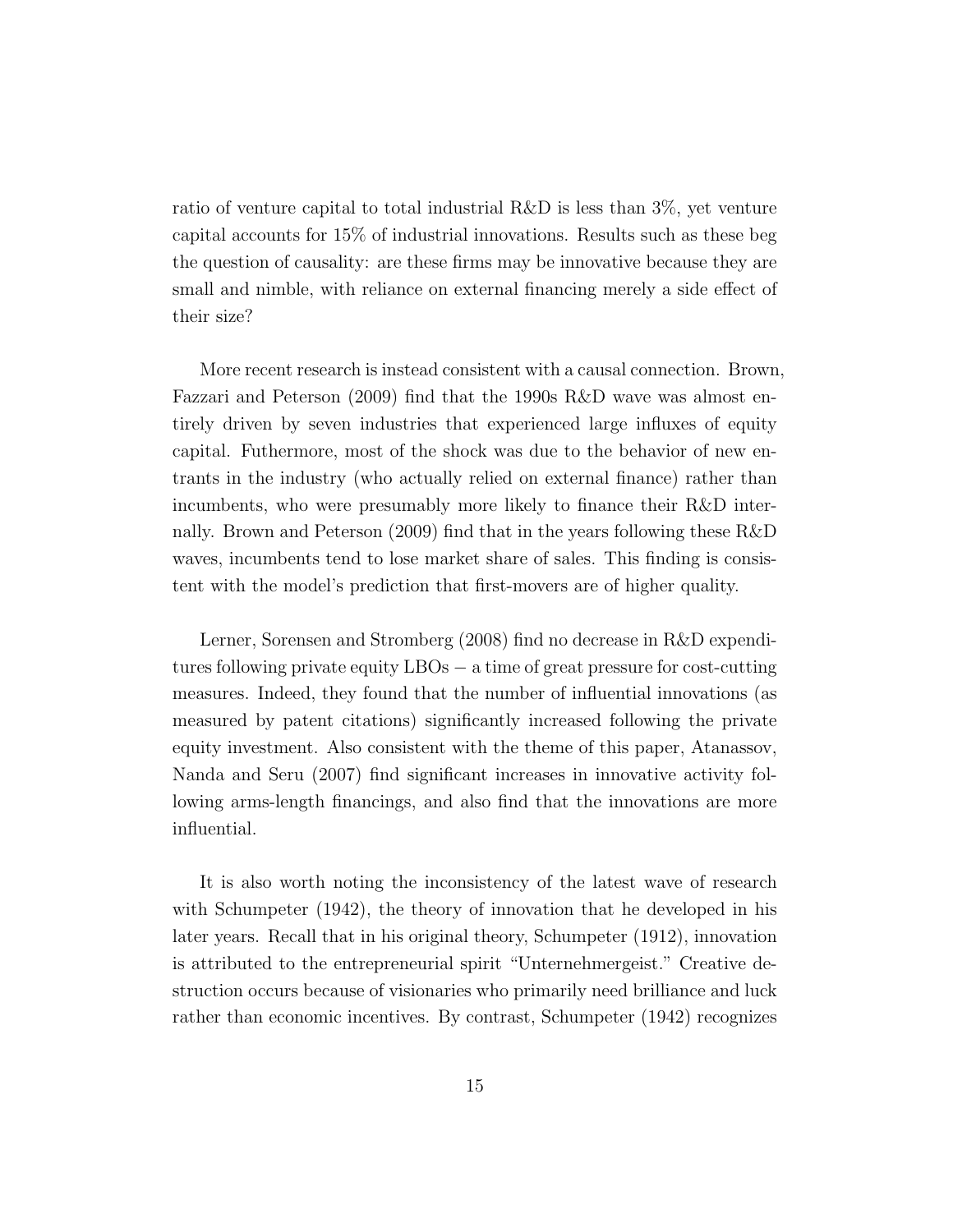the central role of intellectual property rights. If ideas can be easily stolen or imitated, then the incentive to invest in innovative research is diminished. Indeed, he argues that this is a potential benefit of monopolies (for all their downsides): the protection of product market power leaves the incentive for R&D.

This paper introduces a new layer of discussion to the argument between Schumpeter (1912) and Schumpeter (1942). The incentive to innovate also depends upon the source of finance. Note that, by design, product market competition is entirely absent from this paper in order to focus on the effect of financing. That is, I do not introduce a product-market-related benefit to being a first-mover. Even so, high-quality firms still choose to innovate early. What is not obvious is whether there are any interactions between the product market version of Schumpterian rents and the financing channel identified here.

### 4 References

Aghion, P., and J. Tirole, 1994. The Management of Innovation, The Quarterly Journal of Economics, 109, 1185-1209.

Alti, A., 2005. IPO Market Timing, The Review of Financial Studies, 18, 1105-1138.

Benoit, J., 1985. Innovation and Imitation in a Duopoly, The Review of Economic Studies, 52, 99-106.

Benveniste, L., W. Busaba and W. Wilhelm, 2002. Information Externalities and the Role of Underwriters in Primary Equity Markets, Journal of Financial Intermediation, 11, 61-86.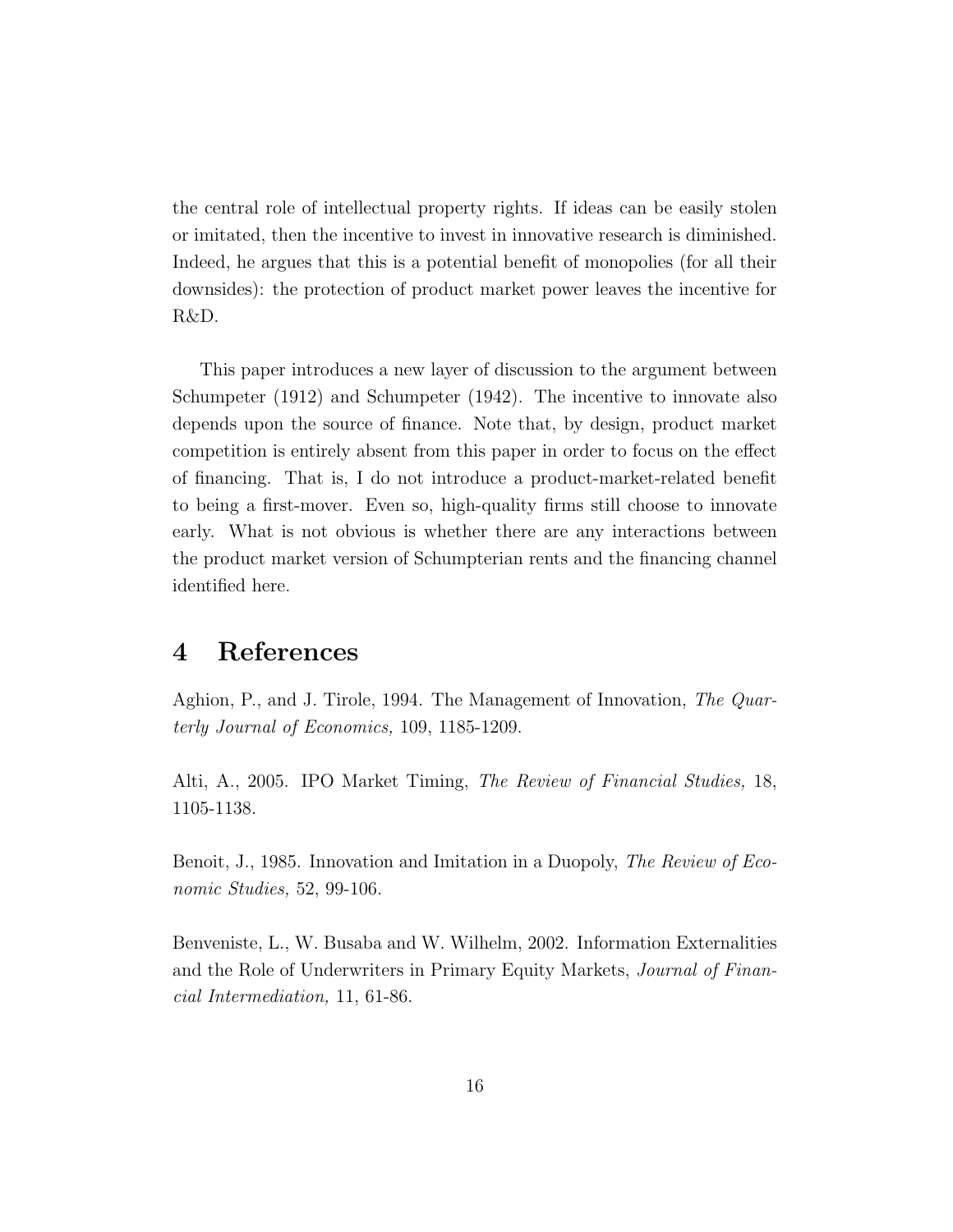Brown, J., Fazzari, S. and B. Peterson, 2009. Financing Innovation and Growth: Cash Flow, External Equity, and the 1990s R&D Boom, Journal of Finance, xxx-xxx.

Brown, J. and B. Peterson, 2009. Public entrants, public equity finance, and creative destruction in the high-tech sector, Journal of Banking and Finance, xxx-xxx.

Gifford, S., 1992. Innovation, Firm Size and Growth in a Centralized Organization, The RAND Journal of Economics, 23, 284-298.

Hoffmann-Burchardi, U., 2001, Clustering of Initial Public Offerings, Information Revelation and Underpricing, European Economic Review, 45, 353- 383.

Jensen, R., 1982. Adoption and diffusion of an innovation of uncertain profitability, Journal of Economic Theory, 27, 182-193.

Kamien, M. and N. Schwarz, 1975. Market Structure and Innovation: A Survey, Journal of Economic Literature, 13, 1-37.

Katz, M. and C. Shapiro, 1985. On the Licensing of Innovations, The RAND Journal of Economics, 16, 504-520.

Keynes, J. 1960. The General Theory of Employment, Interest and Money. Cambridge University Press.

Lerner, J., Sorensen, M. and P. Stromberg, 2008. Private Equity and Long-Run Investment: The Case of Innovation, NBER Working Paper. Kortum, S. and J. Lerner, 2000. Assessing the Contribution of Venture Capital to Innovation, Rand Journal of Economics, 31, 674-692.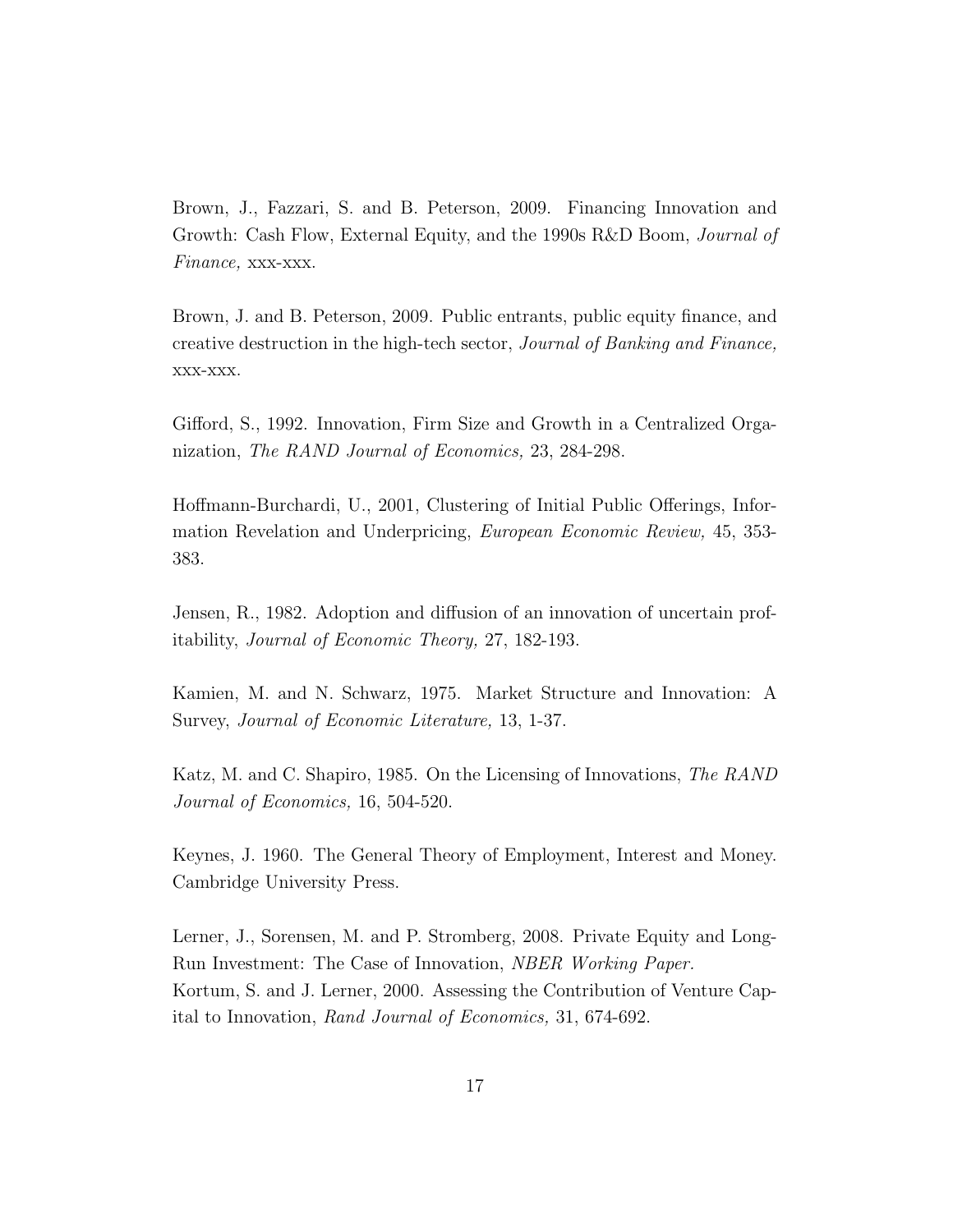Loury, G. 1979. Market Structure and Innovation, The Quarterly Journal of Economics, 93, 395-410

Lee, T. and L. Wilde, 1980. Market Structure and Innovation: A Reformulation, The Quarterly Journal of Economics, 94, 429-436.

Pastor, L. and P. Veronesi, 2005. Rational IPO Waves, The Journal of Finance, 60, 1713-1757.

Persons, J. and V. Warther, 1997. Boom and Bust Patterns in the Adoption of Financial Innovations, The Review of Financial Studies,10, 939-967.

Schumpeter, J. 1912. The Theory of Economic Development: An inquiry into profits, capital, credit, interest and the business cycle.

Schumpeter, J. 1942. Capitalism, Socialism and Democracy. (New York: Harper, 1975) [orig. pub. 1942]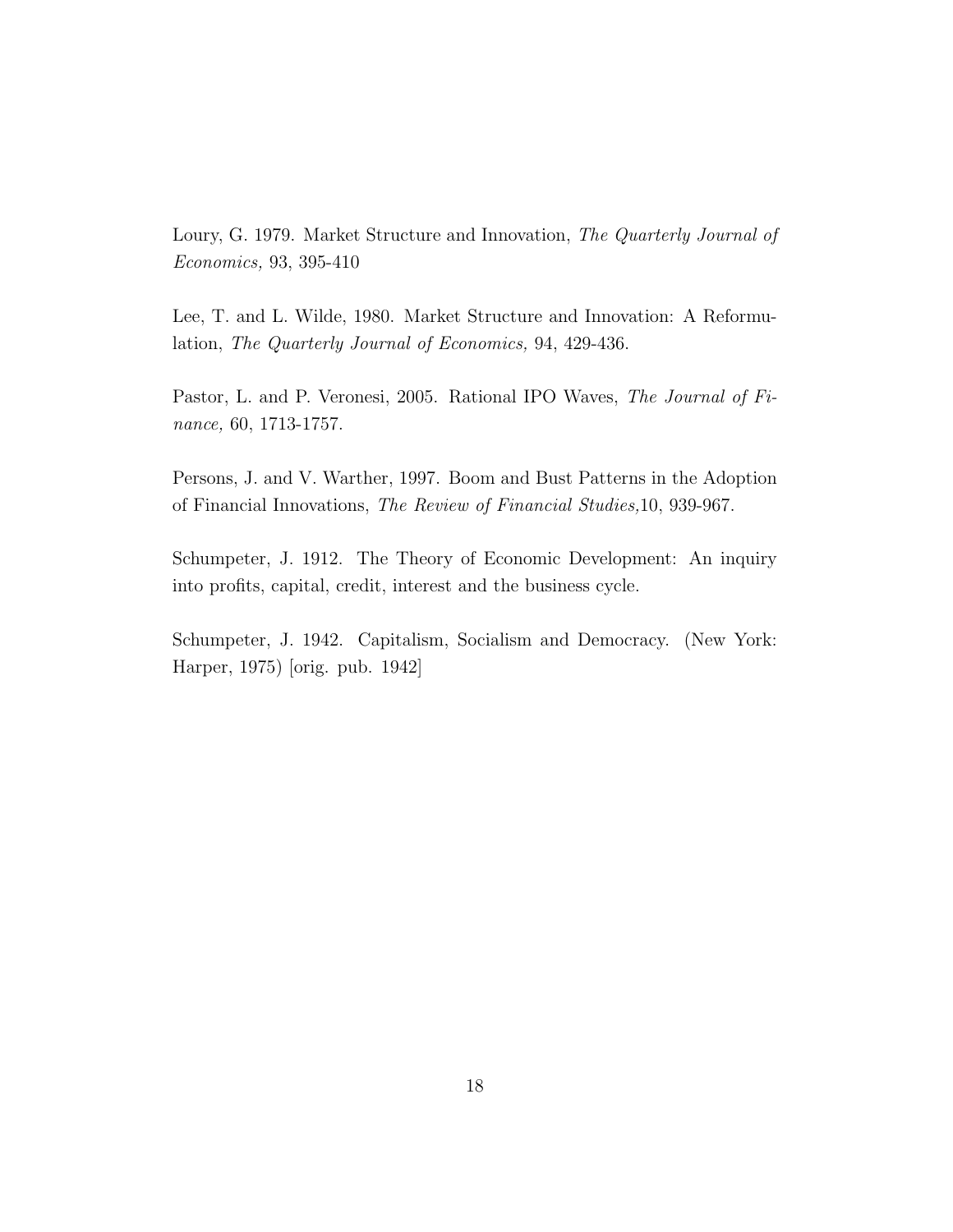| Table 1, Panel A: Financing Models with Exogenous Ordering of Issuance  |                          |                          |                                 |                                                    |
|-------------------------------------------------------------------------|--------------------------|--------------------------|---------------------------------|----------------------------------------------------|
|                                                                         | Heterogeneity<br>Issuer  | Allocation of Informa-   | Advantage of Leading            | Advantage of Following                             |
|                                                                         | (which characteristic)?  | tion                     |                                 |                                                    |
| Hoffman-                                                                | Firm Quality             | Investors produce costly | None                            | Reduces IPO underpricing, as followers free-       |
| Burchardi                                                               |                          | information as in Chem-  |                                 | ride on investors' information production costs    |
| (2001)                                                                  |                          | manur $(1993)$           |                                 | borne by leaders. In addition, information at      |
|                                                                         |                          |                          |                                 | $T=1$ reveals the riskiness of projects at $T=2$ . |
|                                                                         |                          |                          |                                 | With risk-averse entrepreneurs, this revelation    |
|                                                                         |                          |                          |                                 | may trigger a wave of risk-induced sales.          |
| Benveniste,                                                             | None                     | All info is public       | Underwriters<br>endogenously    | Underwriters endogenously create one by tax-       |
| <b>Busaba</b><br>and                                                    |                          |                          | create one by taxing followers, | ing followers, preventing market failure.          |
| Wilhelm $(2002)$                                                        |                          |                          | preventing market failure.      |                                                    |
| Table 1, Panel B: Financing Models with Endogenous Ordering of Issuance |                          |                          |                                 |                                                    |
| $\circ$                                                                 | Heterogeneity<br>Issuer  | Allocation of Informa-   | Advantage of Leading            | Advantage of Following                             |
|                                                                         | (which characteristic)?  | tion                     |                                 |                                                    |
| Persons<br>and                                                          | Cost of adopting new     | All info is public       | Time value of money (pure       | Obtain info about the value of the project. De-    |
| Warther (1997)                                                          | technology               |                          | cost of delay)                  | cision to enter/exit is therefore more informed.   |
| Alti (2005)                                                             | Timing of capital needs  | Investors endowed with   | Projects expire if unfunded;    | Reduces IPO underpricing. Information re-          |
|                                                                         | and probability of find- | heterogeneous informa-   | the IPO market stochastically   | vealed at T=1 mitigates subsequent informa-        |
|                                                                         | ing a project            | tion as in Rock $(1986)$ | shuts down.                     | tional frictions (early IPO prices reveal in-      |
|                                                                         |                          |                          |                                 | vestors' private information).                     |
| Pastor<br>and                                                           | Time to expiration of    | All info is public       | Time value of money; limited    | Time value of money; limited time until patent     |
| Veronesi $(2005)$                                                       | patent                   |                          | time until patent expires       | expires                                            |